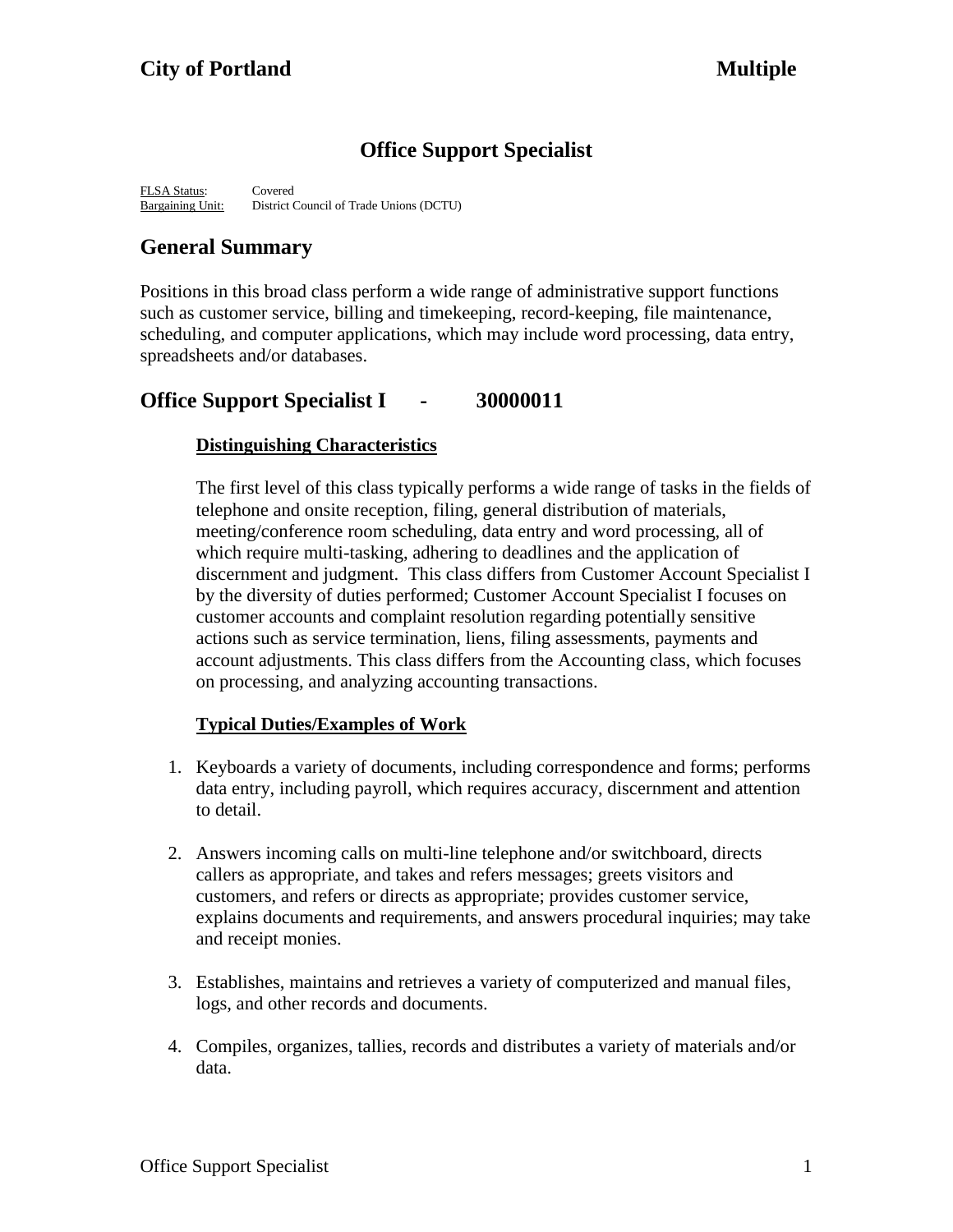## **City of Portland Multiple**

- 5. Schedules meetings and conference rooms; assists with meeting arrangements.
- 6. Opens, processes and distributes mail.
- 7. Maintains office supply levels and advises appropriate party of necessary purchases.
- 8. Operates a variety of office equipment; provides back up and peak-load coverage for others; may provide orientation for new and temporary staff.
- 9. Performs related duties as assigned.

#### **Required Knowledge, Skills and Abilities**

Knowledge of: proper English grammar, spelling and usage; business math; effective office operations and procedures; operation of a variety of office equipment and machines; alphanumeric filing systems

Ability to: establish and maintain effective interpersonal relationships with a diversity of others; communicate effectively, orally and in writing; work effectively in a multi-task and deadline driven environment; maintain confidentiality as appropriate; provide effective customer service; discern appropriate responses and alternatives, and apply judgment within established parameters

Skill in: keyboarding, data entry and word processing software

#### **Special Requirements**

Some positions may require valid state driver's license

#### **Classification History:**

Adopted: 2-03-99: Class created as a result of DCTU Classification and Compensation Study 1998-99. This class is composed of the following classes: 0220 Secretarial Clerk I Revised 05-21-85 02-26-09 Updated title of comparison classification under Distinguishing Characteristics June 2009 - Change Job Class number from 0100 to 30000011, due to system change.

## **Office Support Specialist II - 30000012**

### **Distinguishing Characteristics**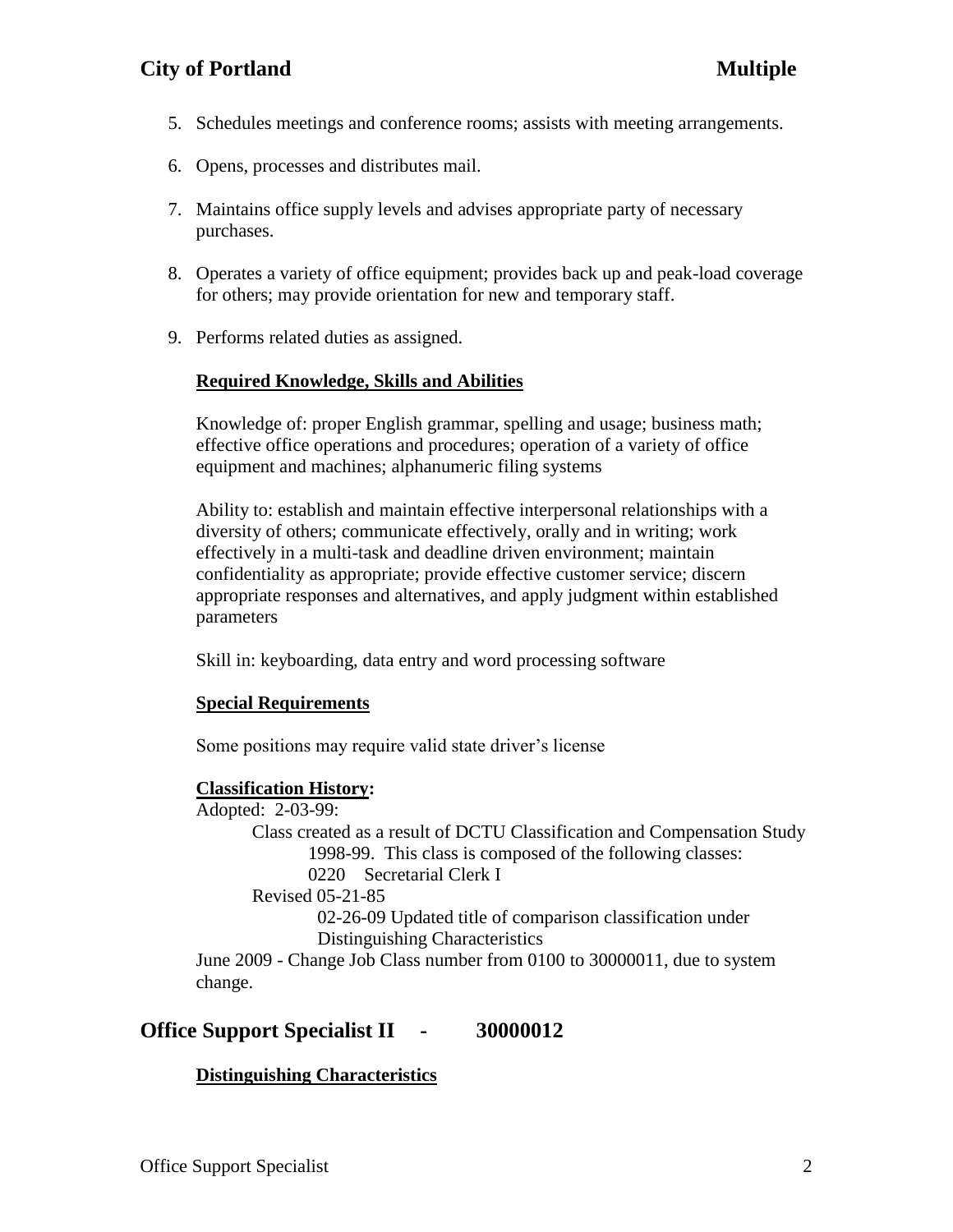The second, journey level of this class typically processes a wide variety of materials, information and transactions, requiring substantial multi-tasking and problem-solving judgment, for duties such as: compiling data, billing customers, accounting for cash, taking and transcribing meeting minutes, placing supply orders, developing personal databases or spreadsheets for tracking and maintaining records, and composing and proof-reading materials. The Office Support Specialist II level is distinguished from the I level by the full range of assignments performed independently within established parameters, requiring application of established rules and regulations.

## **Typical Duties/Examples of Work**

- 1. Processes a wide variety of materials, information and transactions.
- 2. Composes, formats, proofreads and produces quality word-processed documents, which require specific program knowledge, including newsletters and brochures using desktop publishing software.
- 3. Establishes, compiles, maintains and retrieves specialty computer and/or hard copy files; produces reports from computerized databases and spreadsheets.
- 4. Answers a variety of inquiries by telephone or in person, and provides information on City, Bureau and specific program policies and procedures; takes service requests and routes to appropriate parties for response.
- 5. Coordinates arrangements for and schedules meetings, conferences and other events.
- 6. Takes and transcribes minutes of meetings.
- 7. Performs calculations; processes payroll or billings; serves as timekeeper; orders office supplies.
- 8. Researches files and materials and prepares informational reports as required; may provide temporary oversight to others for special projects or assignments.
- 9. Performs related duties as assigned.

### **Required Knowledge, Skills and Abilities**

Knowledge of: reading and explaining rules, regulations, procedures, codes, ordinances and contracts

Ability to: compose and format correspondence and reports; take and transcribe minutes; perform accurate arithmetic calculations; diffuse difficult situations; work independently; 10-key operation if required by position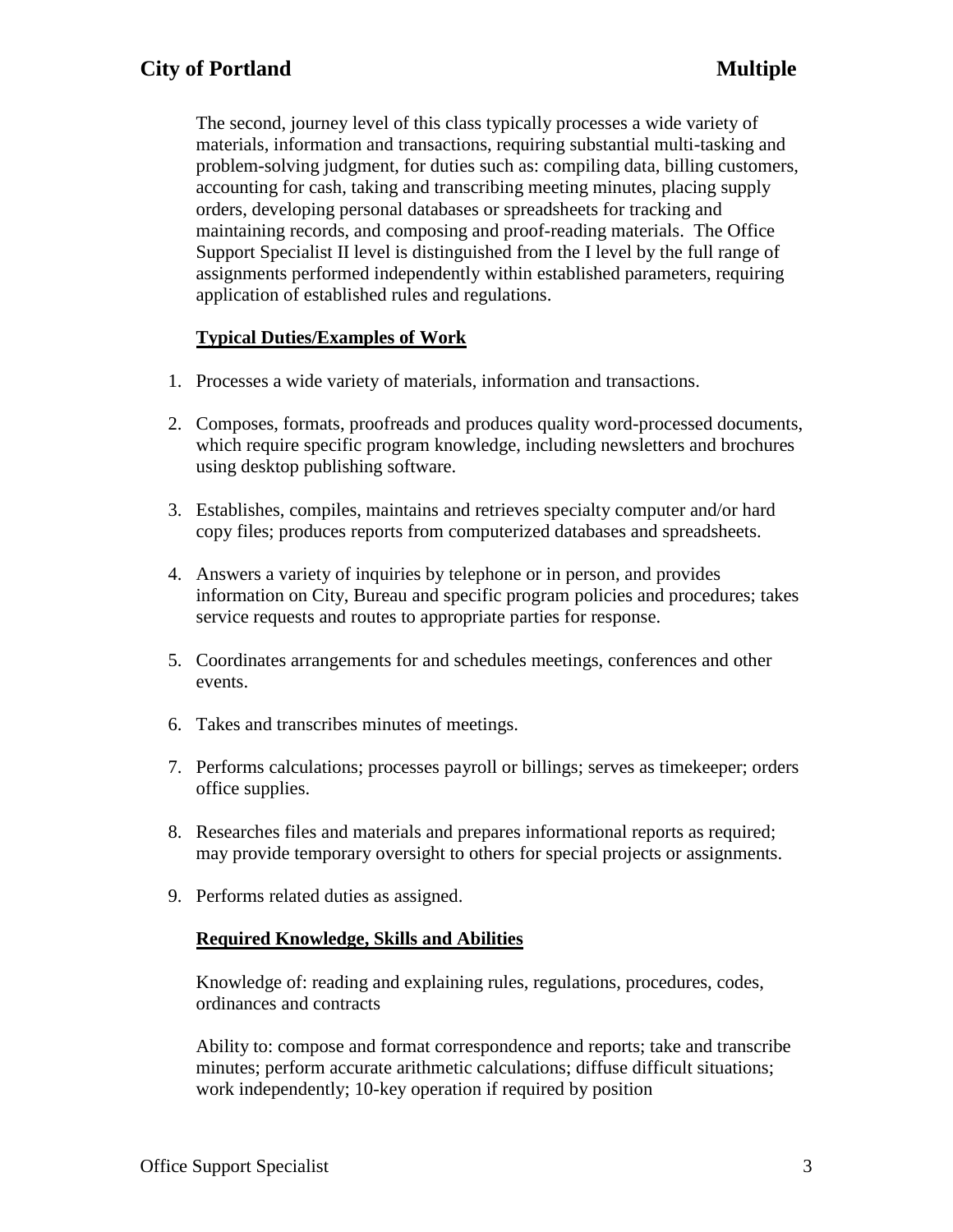Skill in: spreadsheet packages and database tracking tools; oral, written and graphic communication; effective problem-solving judgment; accurate record keeping

### **Special Requirements**

Some positions may require valid state driver's license

### **Classification History:**

Adopted: 2-03-99:

Class created as a result of DCTU Classification and Compensation Study 1998-99. This class is composed of the following classes:

- 0114 Clerical Specialist Revised 05-21-90
	- Revised 08-31-94 (revised examples of work and KSA's)
- 0118 Customer SVCS Rep. Adopted: 11-01-90 (Classification established 04-17-84, abolished 12-06-89, reestablished 11- 01-90)

Revised: 05-25-94 (Revised Summary, Examples of Work and KSA statements)

0221 Secretarial Clerk II Revised 05-21-85 June 2009 - Change Job Class number from 0102 to 30000012, due to system change.

## **Office Support Specialist III - 30000013**

### **Distinguishing Characteristics**

The third level of this class is highly specialized and mandates program-specific knowledge that may not be readily transferable from program to program. There are two tracks or specializations of positions at Level III: program specialization, and technology specialization. A position may be assigned to Level III based on one or both of these tracks or specializations. This level is distinguished from Office Support Specialist II by the degree of responsibility for either programspecific expertise and/or technology expertise required at job entry due to the risk and visibility of assigned functions. This class may provide lead direction and training to office support staff.

## **Typical Duties/Examples of Work**

*When assigned to program expertise track*:

1. Develops and implements special administrative support projects, including designing work approaches and appropriate procedures as directed; performs project and timeline tracking.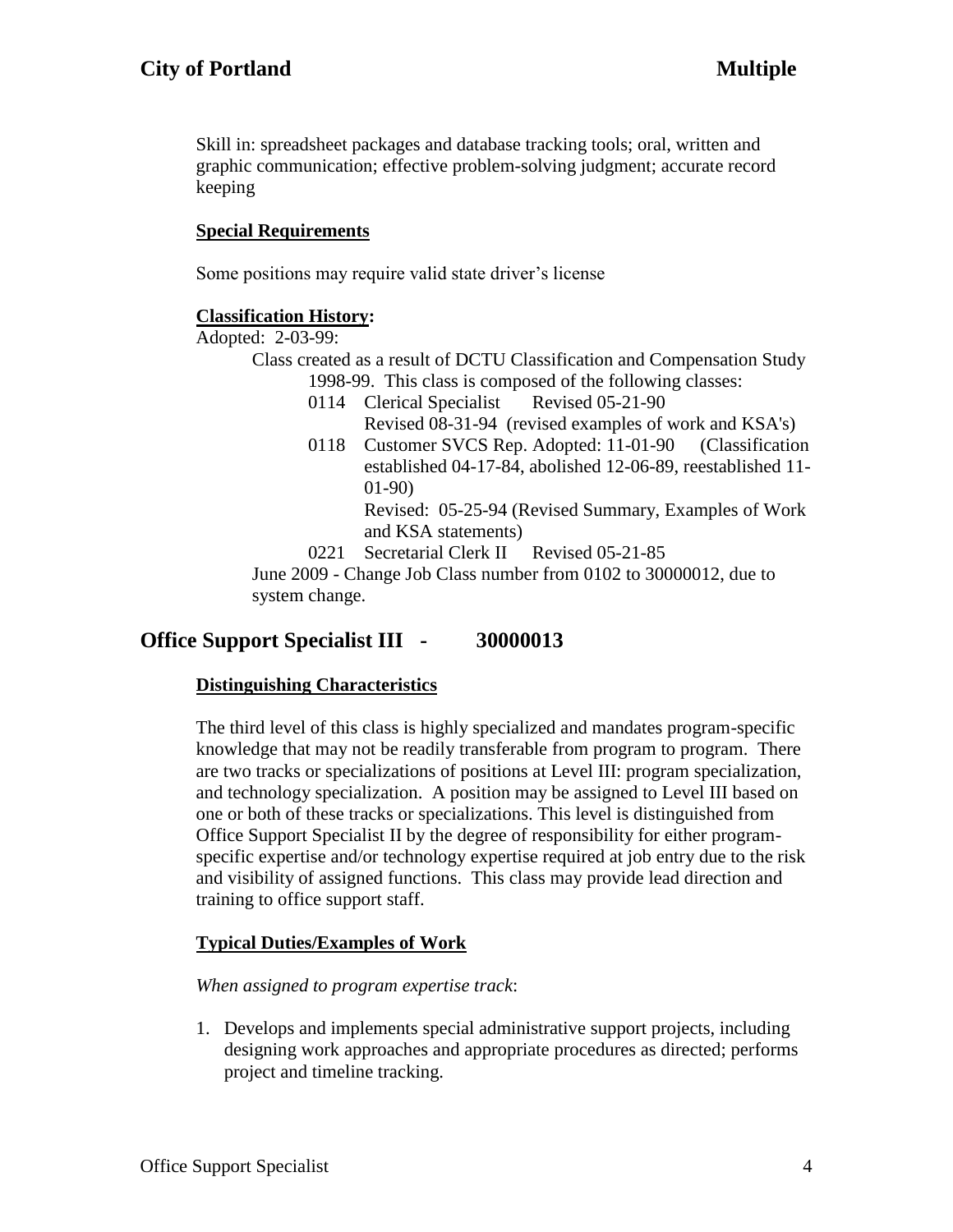- 2. Researches, interprets, prepares and maintains a variety of information and documents requiring knowledge of specific program requirements and terminology.
- 3. Produces highly visible and confidential correspondence and reports.
- 4. Develops and designs unit administrative policies and procedures; assists or instructs customers and staff in complying with specific program policies and procedures.
- 5. Monitors, tracks and verifies data, including contracts and payroll.

*When assigned to technology expertise track:*

- 6. Designs and maintains record management and database systems.
- 7. Performs process improvements on the existing database systems.
- 8. Explains and interprets program-specific codes, ordinances, statutes, regulations and related processes to the public and other agencies.
- 9. Tracks financial or program data; conducts basic program research, compiles information, applies relevant techniques and prepares reports to assist in program administration; may perform calculations, such as balancing financial reports.
- 10. Responds to citizen and governmental requests for information, inquiries or complaints regarding assigned programs.
- 11. Tests new technology and makes recommendations for its application.
- 12. Trains internal technology users and provides technical assistance.

### *Both tracks:*

- 13. Provides lead direction to office support staff as formally assigned, including scheduling, coordinating, assigning, reviewing, and overseeing the completion of a variety of work; trains other employees; may provide input to performance evaluation.
- 14. Performs related duties as assigned.

## **Required Knowledge, Skills and Abilities**

Knowledge of: specific program requirements and terminology; database manipulation and program-specific software packages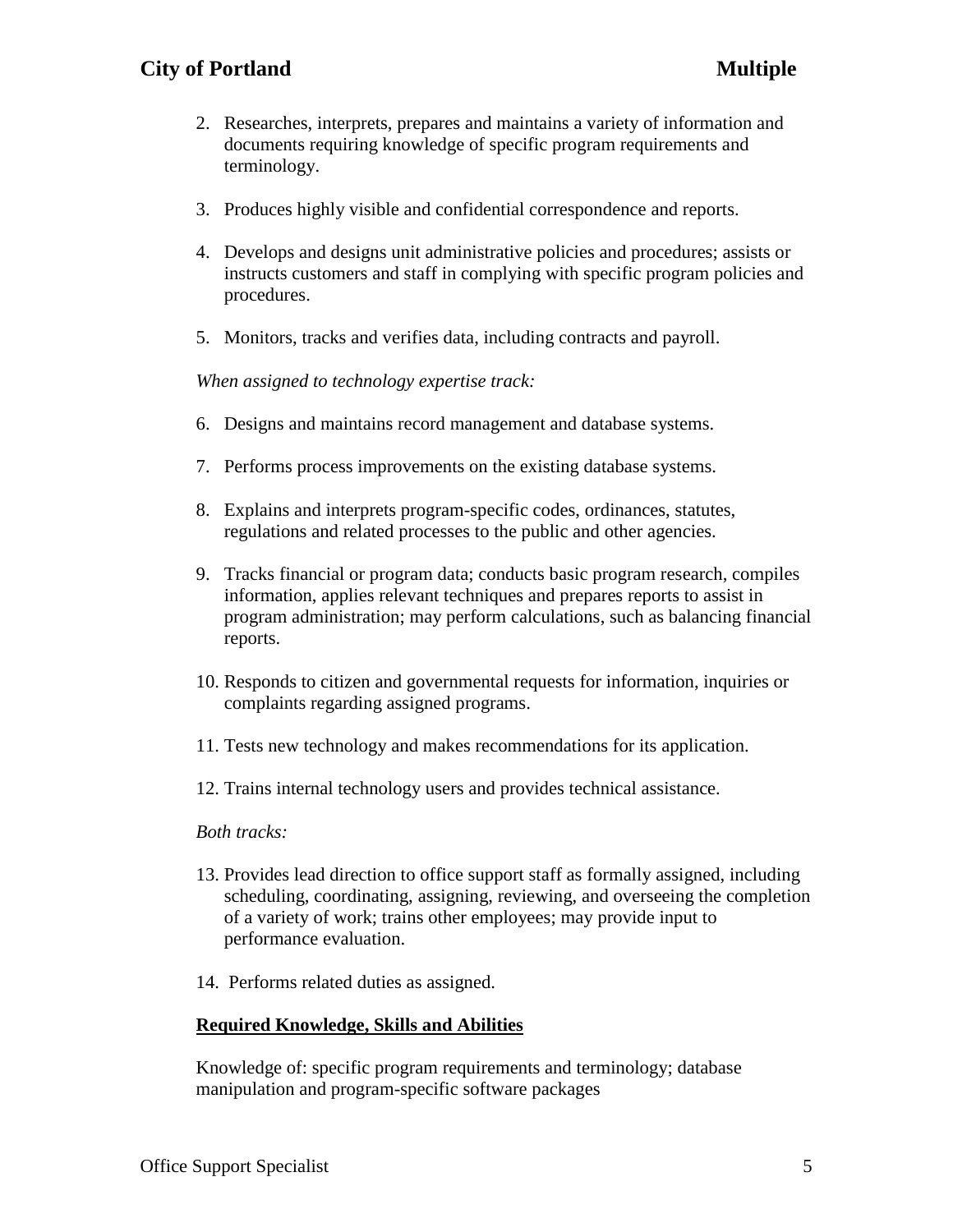Skill in: working with staff and the public to resolve disputes of issues and/or problems; working independently, including prioritizing work assignments for self; researching and writing policies and procedures

### **Special Requirements**

Some positions may require valid state driver's license

### **Classification History:**

Adopted: 2-03-99:

Class created as a result of DCTU Classification and Compensation Study 1998-99. This class is composed of the following classes: 0116 Office Manager Revised 05-21-85 2220 Asst. Reg. Spec Adopted: 11-12-92 June 2009 - Change Job Class number from 0104 to 30000013, due to system change.

## **Office Support Specialist, Lead - 30000014**

### **Distinguishing Characteristics**

The Lead level of this class serves as lead worker over other administrative support personnel.

Note: This is a premium pay class for assignment of lead duties. Employees do not accrue seniority or obtain status in this class. Employee is assigned from a base class.

### **Typical Duties/Examples of Work**

- 1. Provides lead direction to support staff as formally assigned, including scheduling, coordinating, assigning, reviewing and overseeing the completion of a variety of work; trains other employees; may provide input to performance evaluation.
- 2. Serves as liaison with staff, customers and the public to resolve or coordinate resolution of administrative issues and problems; oversees quality control of work unit documents.
- 3. Performs related duties as assigned.

## **Required Knowledge, Skills and Abilities**

Knowledge of: effective principles and practices of leadership